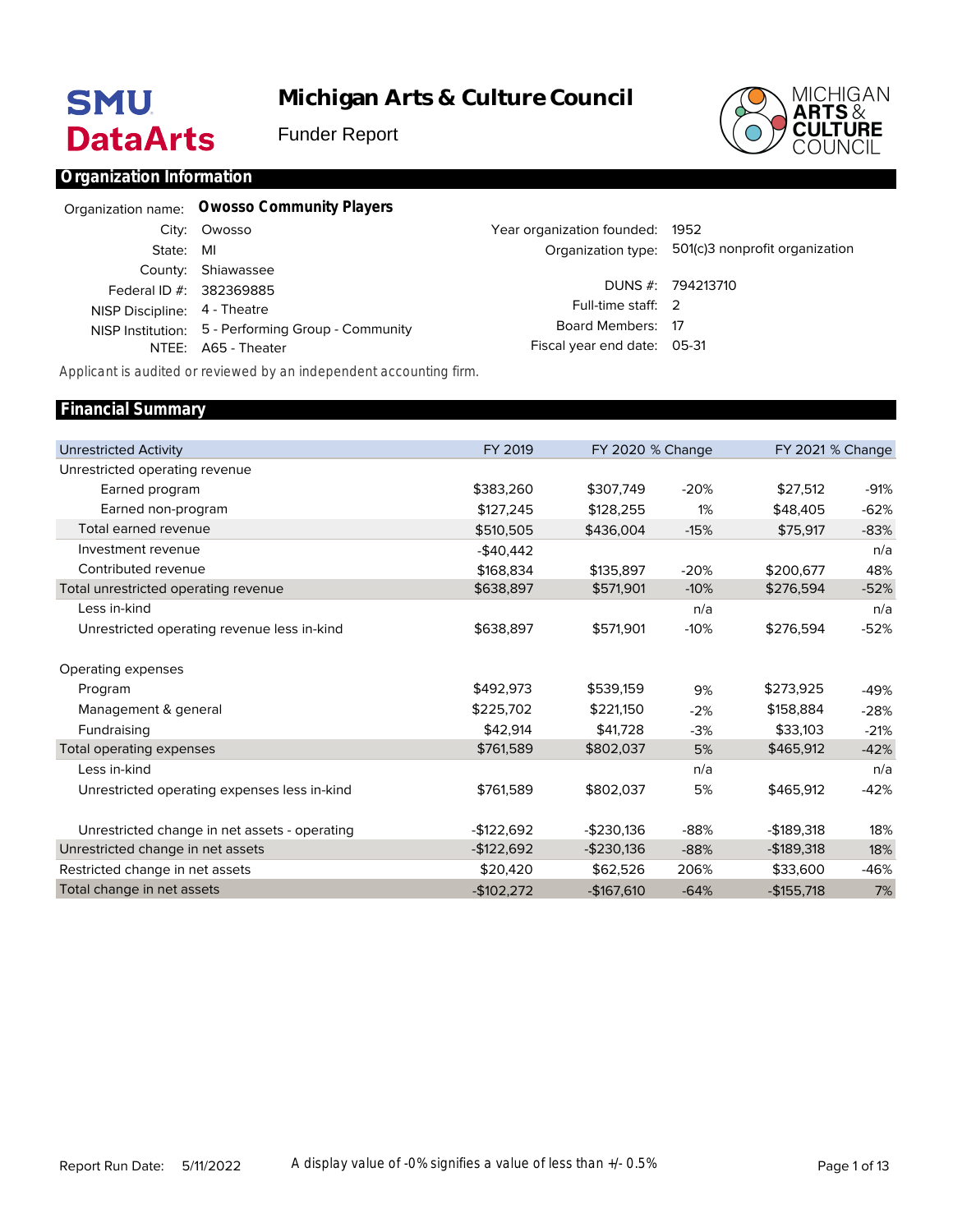# **Unrestricted Operating Revenue by Source**

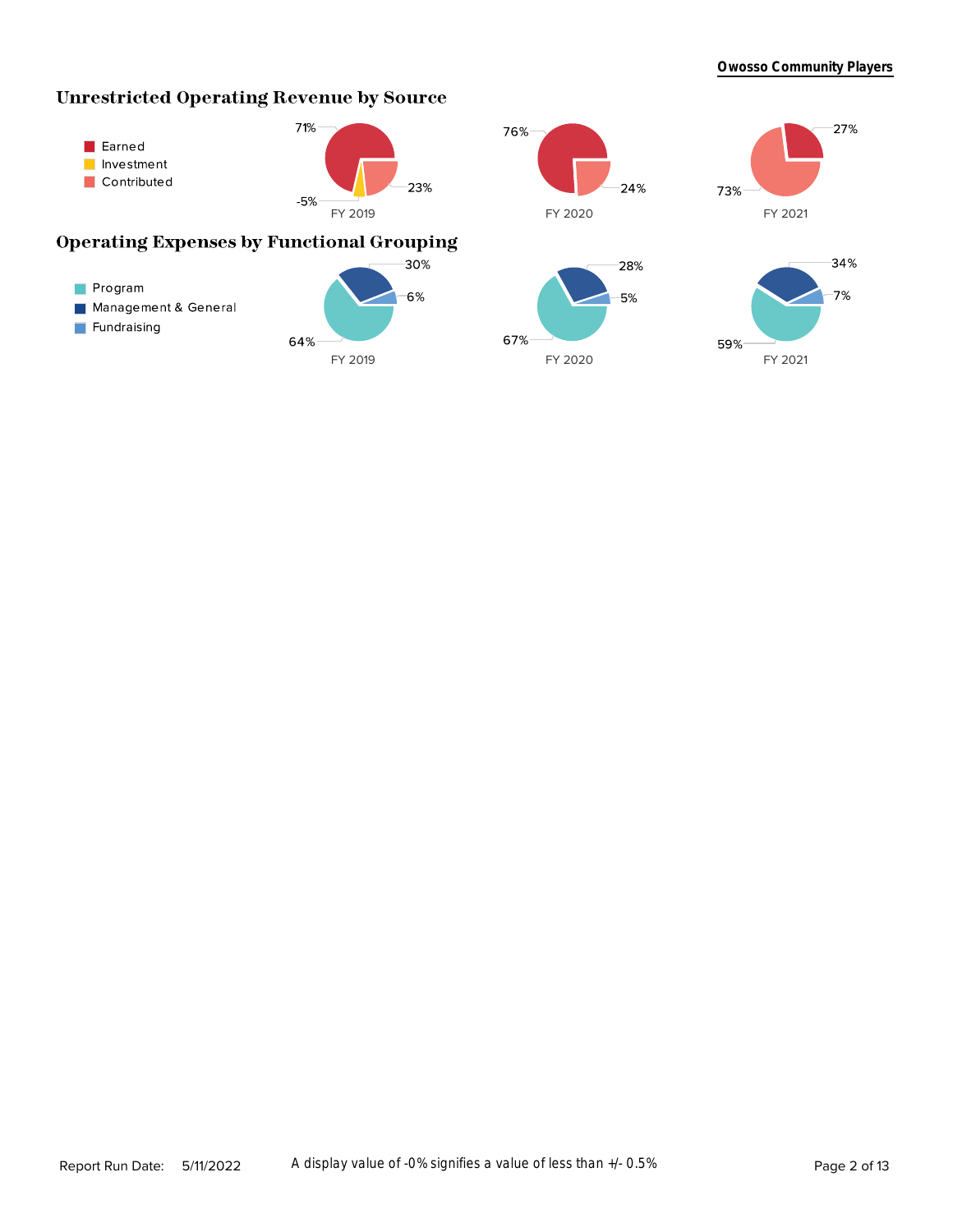| <b>Owosso Community Players</b> |  |
|---------------------------------|--|
|---------------------------------|--|

| <b>Revenue Details</b>              |           |           |          |              |            |
|-------------------------------------|-----------|-----------|----------|--------------|------------|
| <b>Operating Revenue</b>            | FY 2019   | FY 2020   | FY 2021  | FY 2021      | FY 2021    |
| Earned - Program                    | Total     | Total     | Total    | Unrestricted | Restricted |
| Subscriptions                       | \$9,991   | \$11,859  | \$0      | \$0          |            |
| Membership fees - individuals       | \$70,210  |           |          | \$0          | \$0        |
| Membership fees - organizations     |           |           |          |              |            |
| Ticket sales & admissions           | \$302,219 | \$287.987 | \$24,902 | \$24,902     |            |
| <b>Education revenue</b>            |           | \$4,772   | \$0      | \$0          |            |
| <b>Publication sales</b>            |           |           |          |              |            |
| Gallery sales                       |           |           |          |              |            |
| Contracted services & touring fees  |           |           |          |              |            |
| Royalty & reproduction revenue      |           |           |          |              |            |
| Earned - program not listed above   | \$840     | \$3,131   | \$2,610  | \$2,610      |            |
| Total earned - program              | \$383,260 | \$307,749 | \$27,512 | \$27,512     |            |
|                                     |           |           |          |              |            |
| Earned - Non-program                |           |           |          |              |            |
| Rental revenue                      | \$58,327  | \$62,883  | \$37,680 | \$37,680     |            |
| Sponsorship revenue                 | \$32,000  | \$42,274  | \$6,250  | \$6,250      |            |
| Attendee-generated revenue not      |           |           |          |              |            |
| listed above                        | \$36,918  | \$23,098  | \$4,475  | \$4,475      |            |
| Earned non-program not listed above |           |           |          |              |            |
| Total earned - non-program          | \$127,245 | \$128,255 | \$48,405 | \$48,405     |            |
| Total earned revenue                | \$510,505 | \$436,004 | \$75,917 | \$75,917     |            |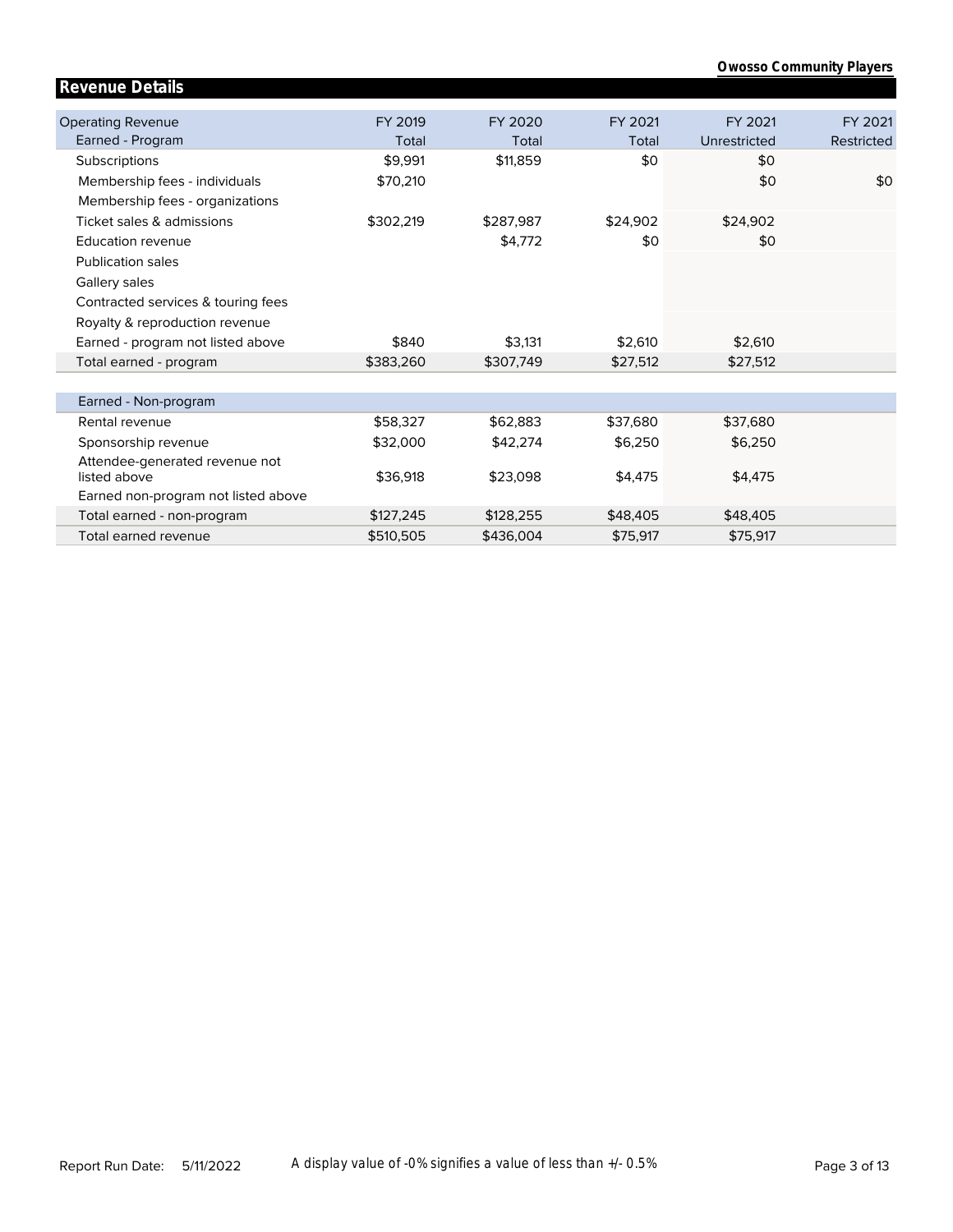|                                                   |            |           |           |              | <b>Owosso Community Players</b> |
|---------------------------------------------------|------------|-----------|-----------|--------------|---------------------------------|
|                                                   | FY 2019    | FY 2020   | FY 2021   | FY 2021      | FY 2021                         |
| Contributed                                       | Total      | Total     | Total     | Unrestricted | Restricted                      |
| Trustee & board                                   | \$20,718   | \$30,385  | \$25,627  | \$19,627     | \$6,000                         |
| Individual                                        | \$106,040  | \$114,898 | \$105,919 | \$78,319     | \$27,600                        |
| Corporate                                         | \$21,236   | \$0       | \$0       |              |                                 |
| Foundation                                        | \$20,420   | \$2,000   | \$16,000  | \$16,000     |                                 |
| State government                                  | \$14,880   | \$21,469  | \$46,196  | \$46,196     |                                 |
| Federal government                                | \$0        | \$4,895   | \$29,500  | \$29,500     |                                 |
| In-kind operating contributions                   | \$0        | \$0       | \$0       |              |                                 |
| Special fundraising events                        |            | \$24,776  | \$11,035  | \$11,035     |                                 |
| Contributions not listed above                    | \$5,960    | \$0       | \$0       |              |                                 |
| Net assets released from restriction              | \$0        | \$0       | \$0       |              |                                 |
| Total contributed revenue                         | \$189,254  | \$198,423 | \$234,277 | \$200,677    | \$33,600                        |
| Operating investment revenue                      | $-$40,442$ | \$0       | \$0       |              |                                 |
| Total operating revenue                           | \$659,317  | \$634,427 | \$310,194 | \$276,594    | \$33,600                        |
| Total operating revenue less operating<br>in-kind | \$659,317  | \$634,427 | \$310,194 | \$276,594    | \$33,600                        |
|                                                   |            |           |           |              |                                 |
| <b>Total revenue</b>                              | \$659,317  | \$634,427 | \$310,194 | \$276,594    | \$33,600                        |
| Total revenue less in-kind                        | \$659,317  | \$634,427 | \$310,194 | \$276,594    | \$33,600                        |

# **Revenue Narrative**

| FY 2019 | n/a                                                                                                                                                                                                                                                                                                                                                                                                 |
|---------|-----------------------------------------------------------------------------------------------------------------------------------------------------------------------------------------------------------------------------------------------------------------------------------------------------------------------------------------------------------------------------------------------------|
| FY 2020 | This report encompasses the first 3 months of the Pandemic shut down. 1 Major Musical - Produced and 2 Hosted<br>Professional Concerts were cancelled. The increase in contributed revenue is a testament of our community to<br>support us during challenging times. We went through major debt restructuring as well which is explained on the<br><b>Balance Sheet Report</b>                     |
| FY 2021 | As everyone knows, the Pandemic certainly had a negative impact on performing arts revenue. Our theater is very<br>fortunate to have had an increase in donor support to help sustain us. We were able to produce a number of<br>outdoor performances to also provide much needed revenue. Government Covid-Relief funding in both grants and<br>loans also supported the theater during this time. |
|         |                                                                                                                                                                                                                                                                                                                                                                                                     |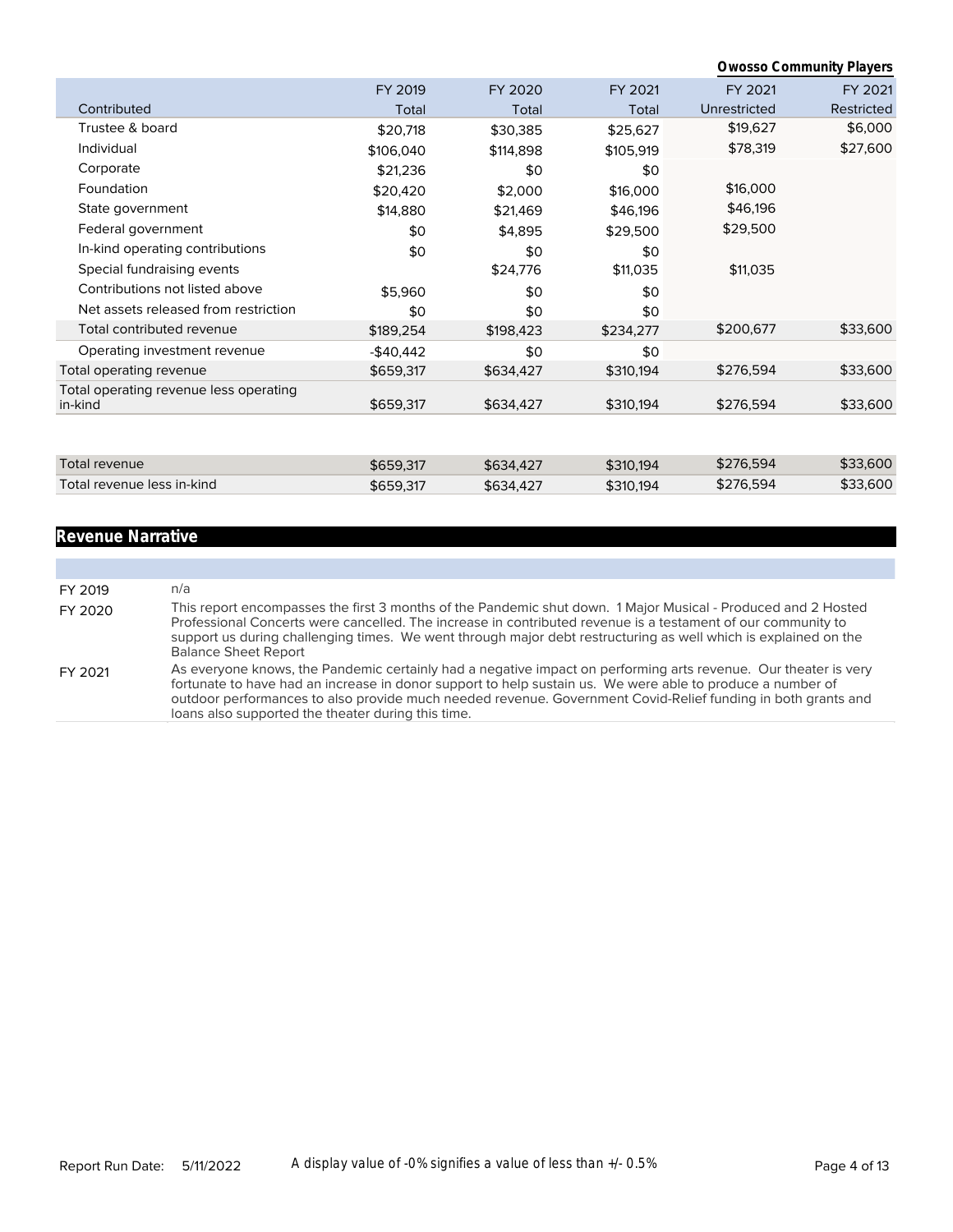|                                                                          | FY 2019<br>Total | FY 2020   | %<br><b>Total Change</b> | FY 2021   | %<br><b>Total Change</b> | FY 2021   | FY 2021<br>General &<br>Program Administrative | FY 2021<br>Fundraising |
|--------------------------------------------------------------------------|------------------|-----------|--------------------------|-----------|--------------------------|-----------|------------------------------------------------|------------------------|
| Personnel expenses -<br>Operating<br>W <sub>2</sub> employees (salaries, |                  |           |                          |           |                          |           |                                                |                        |
| payroll taxes and fringe<br>benefits)                                    | \$117,593        | \$131,862 | 12%                      | \$110,403 | $-16%$                   | \$58,580  | \$28,489                                       | \$23,334               |
| Independent contractors                                                  | \$0              | \$6.120   | n/a                      | \$0       | $-100%$                  |           |                                                |                        |
| Professional fees                                                        | \$0              | \$13,618  | n/a                      | \$10,755  | $-21%$                   |           | \$10,755                                       |                        |
| Total personnel expenses -<br>Operating                                  | \$117,593        | \$151,600 | 29%                      | \$121,158 | $-20%$                   | \$58,580  | \$39,244                                       | \$23,334               |
| Non-personnel expenses -<br>Operating                                    |                  |           |                          |           |                          |           |                                                |                        |
| Occupancy costs                                                          | \$47,604         | \$46,401  | $-3%$                    | \$39,101  | $-16%$                   | \$17,227  | \$21,874                                       |                        |
| Depreciation                                                             | \$220,138        | \$221,037 | 0%                       | \$221,186 | 0%                       | \$164,216 | \$56,970                                       |                        |
| Interest expense                                                         | \$53,500         | \$53,250  | $-0%$                    | \$0       | $-100%$                  |           |                                                |                        |
| Non-personnel expenses not                                               |                  |           |                          |           |                          |           |                                                |                        |
| listed above                                                             | \$322,754        | \$329,749 | 2%                       | \$84,467  | $-74%$                   | \$33,902  | \$40,796                                       | \$9,769                |
| Total non-personnel<br>expenses - Operating                              | \$643,996        | \$650,437 | 1%                       | \$344,754 | $-47%$                   | \$215,345 | \$119,640                                      | \$9,769                |
| Total operating expenses                                                 | \$761,589        | \$802,037 | 5%                       | \$465,912 | $-42%$                   | \$273,925 | \$158,884                                      | \$33,103               |
|                                                                          |                  |           |                          |           |                          |           |                                                |                        |
| <b>Total expenses</b>                                                    | \$761,589        | \$802,037 | 5%                       | \$465,912 | $-42%$                   |           |                                                |                        |
| Total expenses less in-kind                                              | \$761,589        | \$802,037 | 5%                       | \$465,912 | $-42%$                   |           |                                                |                        |
| <b>Total expenses</b><br>less depreciation                               | \$541,451        | \$581,000 | 7%                       | \$244,726 | $-58%$                   |           |                                                |                        |
| Total expenses less<br>in-kind and depreciation                          | \$541,451        | \$581,000 | 7%                       | \$244,726 | $-58%$                   |           |                                                |                        |
|                                                                          |                  |           |                          |           |                          |           |                                                |                        |

# **Expense Narrative**

**Expense Details**

FY 2019 n/a FY 2020 Performance Bonus were provided our 2 Full time employees. We added a part time Technical Manager. Change is Net Assets is a result of major debt restructuring outlined in the Balance Sheet Narrative. FY 2021 n/a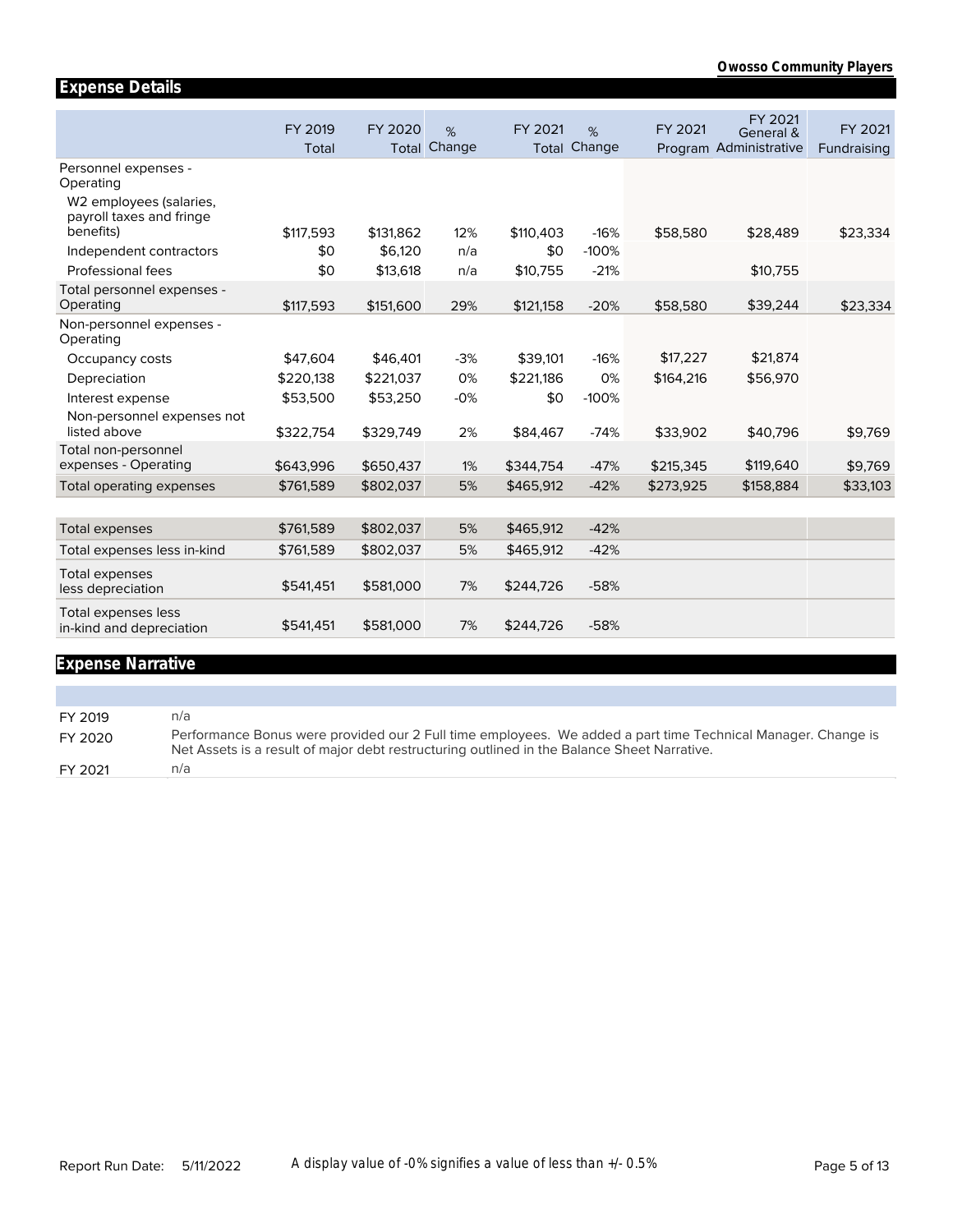| <b>Balance Sheet</b>                                             |              |             |          |             |          |
|------------------------------------------------------------------|--------------|-------------|----------|-------------|----------|
| <b>Assets</b>                                                    | FY 2019      | FY 2020     | % Change | FY 2021     | % Change |
| <b>Current assets</b>                                            |              |             |          |             |          |
| Cash and cash equivalents                                        | \$227,694    | \$205,774   | $-10%$   | \$361,379   | 76%      |
| Receivables                                                      |              |             | n/a      |             | n/a      |
| Investments - current                                            |              |             | n/a      |             | n/a      |
| Prepaid expenses & other                                         | \$32,641     | \$2,489     | $-92%$   | \$8,870     | 256%     |
| Total current assets                                             | \$260,335    | \$208,263   | $-20%$   | \$370,249   | 78%      |
| Long-term/non-current assets                                     |              |             |          |             |          |
| Investments - non current                                        |              |             | n/a      |             | n/a      |
| Fixed assets (net of accumulated depreciation)                   | \$6,779,654  | \$6,561,104 | $-3%$    | \$6,351,837 | $-3%$    |
| Non-current assets not listed above                              | \$4,543,750  | \$40,848    | $-99%$   | \$21,843    | $-47%$   |
| Total long-term/non-current assets                               | \$11,323,404 | \$6,601,952 | $-42%$   | \$6,373,680 | $-3%$    |
| <b>Total assets</b>                                              | \$11,583,739 | \$6,810,215 | $-41%$   | \$6,743,929 | $-1%$    |
|                                                                  |              |             |          |             |          |
| <b>Liabilities &amp; Net Assets</b>                              | FY 2019      | FY 2020     | % Change | FY 2021     | % Change |
| <b>Current liabilities</b>                                       |              |             |          |             |          |
| Accounts payable and accrued expenses                            | \$24,971     | \$17,233    | $-31%$   | \$7,715     | $-55%$   |
| Deferred revenue                                                 | \$16,622     | \$29,585    | 78%      | \$36,375    | 23%      |
| Loans - current                                                  | \$39,464     | \$70,801    | 79%      | \$29,500    | $-58%$   |
| Additional current liabilities not listed above                  | \$8,380      | \$8,255     | $-1%$    | \$54,920    | 565%     |
| <b>Total current liabilities</b>                                 | \$89,437     | \$125,874   | 41%      | \$128,510   | 2%       |
| Long-term/non-current liabilities                                |              |             |          |             |          |
| Long-term/non-current loans                                      | \$7,247,321  | \$1,162,270 | $-84%$   | \$1,266,005 | 9%       |
| Additional long-term/non-current liabilities not<br>listed above |              |             | n/a      |             | n/a      |
| Total long-term/non-current liabilities                          | \$7,247,321  | \$1,162,270 | $-84%$   | \$1,266,005 | 9%       |
| <b>Total liabilites</b>                                          | \$7,336,758  | \$1,288,144 | $-82%$   | \$1,394,515 | 8%       |
| Net assets                                                       |              |             |          |             |          |
| Unrestricted                                                     | \$4,157,233  | \$5,481,223 | 32%      | \$5,327,571 | $-3%$    |
| Restricted                                                       | \$89,748     | \$40,848    | $-54%$   | \$21,843    | $-47%$   |
| Total net assets                                                 | \$4,246,981  | \$5,522,071 | 30%      | \$5,349,414 | $-3%$    |
| Total liabilities & net assets                                   | \$11,583,739 | \$6,810,215 | $-41%$   | \$6,743,929 | $-1%$    |

# **Balance Sheet Narrative**

| FY 2019 | n/a                                                                                                                                                                                                                                                                                                                  |
|---------|----------------------------------------------------------------------------------------------------------------------------------------------------------------------------------------------------------------------------------------------------------------------------------------------------------------------|
| FY 2020 | Notes. 1. The organization underwent a debt restructuring process discharging a significant long term liability<br>incurred from rebuilding the theater after a fire in 2007. 2. COVID shuttered our venue from March 15 on. 3. We<br>received a PPP Loan and a MEDC Loan to help with payroll and utility expenses. |
| FY 2021 | Our organization secured every grant and loan available to ensure the survival of the organization through the<br>pandemic.                                                                                                                                                                                          |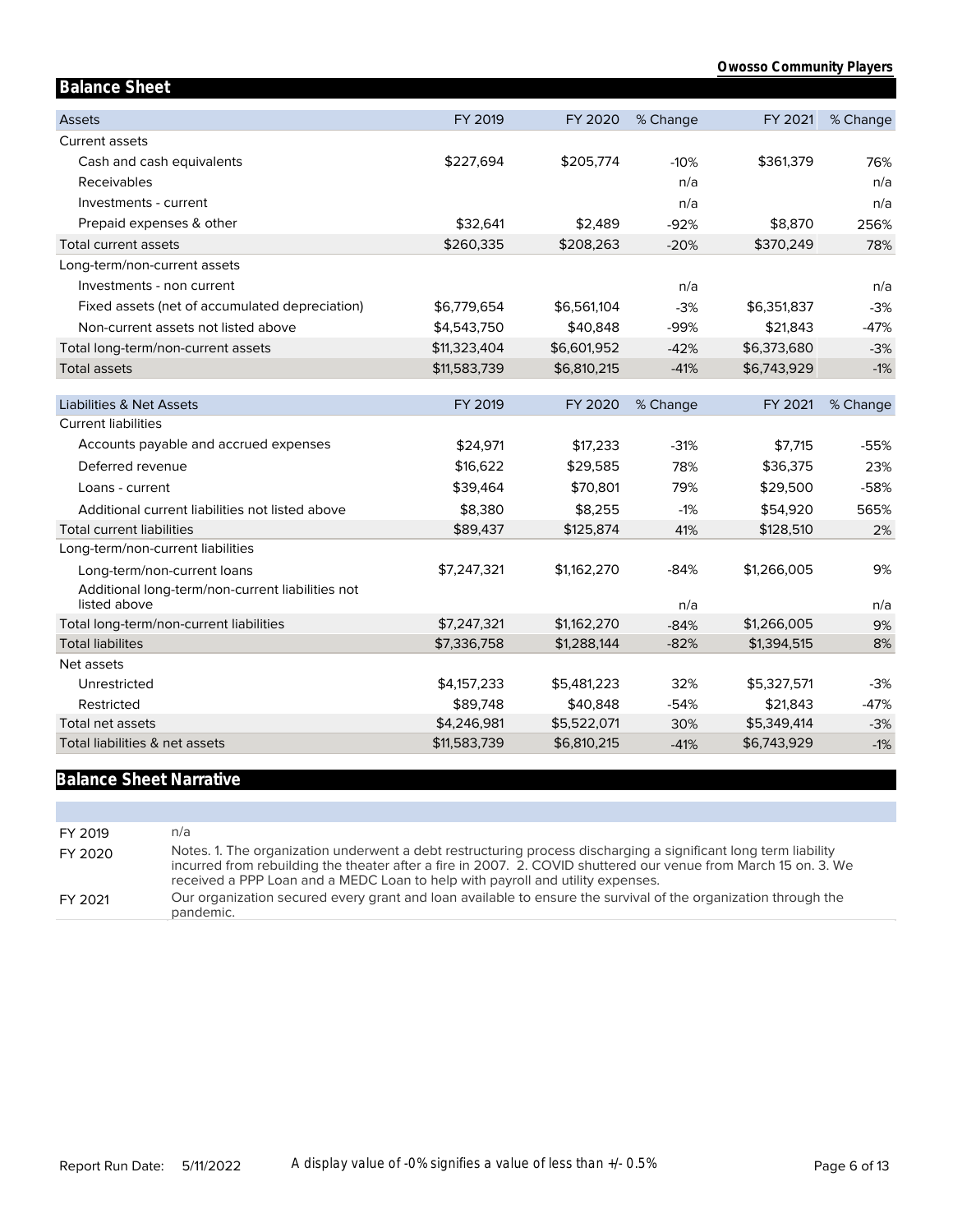#### Months of operating cash -- Unrestricted Working capital -- Unrestricted Current ratio -- Unrestricted Net assets as a % of total expenses Fixed assets (net) Condition of fixed assets Leverage -- Unrestricted Total debt Debt service impact FY 2019 2.17 \$81,150 1.91 558% \$6,779,654 63% \$7,286,785 12% FY 2020 3.08 \$82,389 1.65 689% \$6,561,104 3% 18% \$1,233,071 15% % Change 42% 2% -13% 23% -3% -71% -83% 27% FY 2021 9.31 \$241,739 2.88 1,148% \$6,351,837 3% 19% \$1,295,505 6% % Change 202% 193% 74% 67% -3% 6% 5% -59%

**Balance Sheet Metrics**

numbers only. operate at current average monthly expense levels with existing unrestricted cash and cash equivalents. This ratio is calculated using unrestricted **Months of operating cash -- unrestricted** (Unrestricted Cash & Cash Equivalents/(Total Expense/12)) indicates the number of months an organization can

to your organization, the ability to meet obligations as they come due, and the ability to take more risks, knowing there is a cushion to fall back on. operations. This calculation of working capital may differ from your internal calculations. Adequate working capital provides financial strength and flexibility **Working capital -- unrestricted** (Unrestricted Current Assets minus Unrestricted Current Liabilities) consists of the unrestricted resources available for

approach 2 which indicates ample short-term liquidity to obviate the need to borrow or sell assets. for more cushion against uncollected receivables or timing discrepancies between expected receipts and disbursements. Ideally this number should using current assets. A ratio of 1.0 indicates that current assets are equal to current liabilities. A ratio of around 1.5 is a more comfortable position, allowing **Current ratio unrestricted** (Unrestricted Current Assets divided by Unrestricted Current Liabilities) determines the organization's ability to pay current debt

by total expenses. If the trend is level or increasing, then total net assets are keeping pace with growth in operating expenses. **Net assets as % of total expenses** measures the net worth of an organization in relationship to its operating size. It is calculated as total net assets divided

infrastructure and need for funding the replacement or repair of fixed assets in the near future. total value of fixed assets indicates a stock of relatively new assets. A high percentage (>80%) of accumulated depreciation could indicate aging props). This is especially significant for organizations that own a building or carry a long-term lease. Accumulated depreciation of less than 50% of the **Condition of fixed assets** indicates the potential need for replacement or repair of fixed assets (such as buildings, furniture, office equipment, sets and

in excess of 50% may indicate liquidity problems, or reduced capacity for future borrowing. **Leverage ratio (**Total Debt divided by Total Unrestricted Assets) measures what proportion of your unrestricted assets are supported by debt. A number

calculated net of accumulated depreciation to reflect the reduction in the value of an asset as it ages and is used. **Fixed assets net** is the value of all land, buildings, equipment, leasehold improvements and other property and equipment owned by the organization. It is

**Total debt** consists of all short and long-term contractual obligations of the organization, including lines of credit, loans, notes, bonds, and capital leases.

than programming and other operating expenses. applied to the total debt-service burden. The higher the percentage, the more the organization has to dedicate its resources to debt repayment rather Debt service impact (Total Debt Service, including principal and interest, divided by Total Expense) calculates the % of an organization's total expenses



### **Components of Net Assets**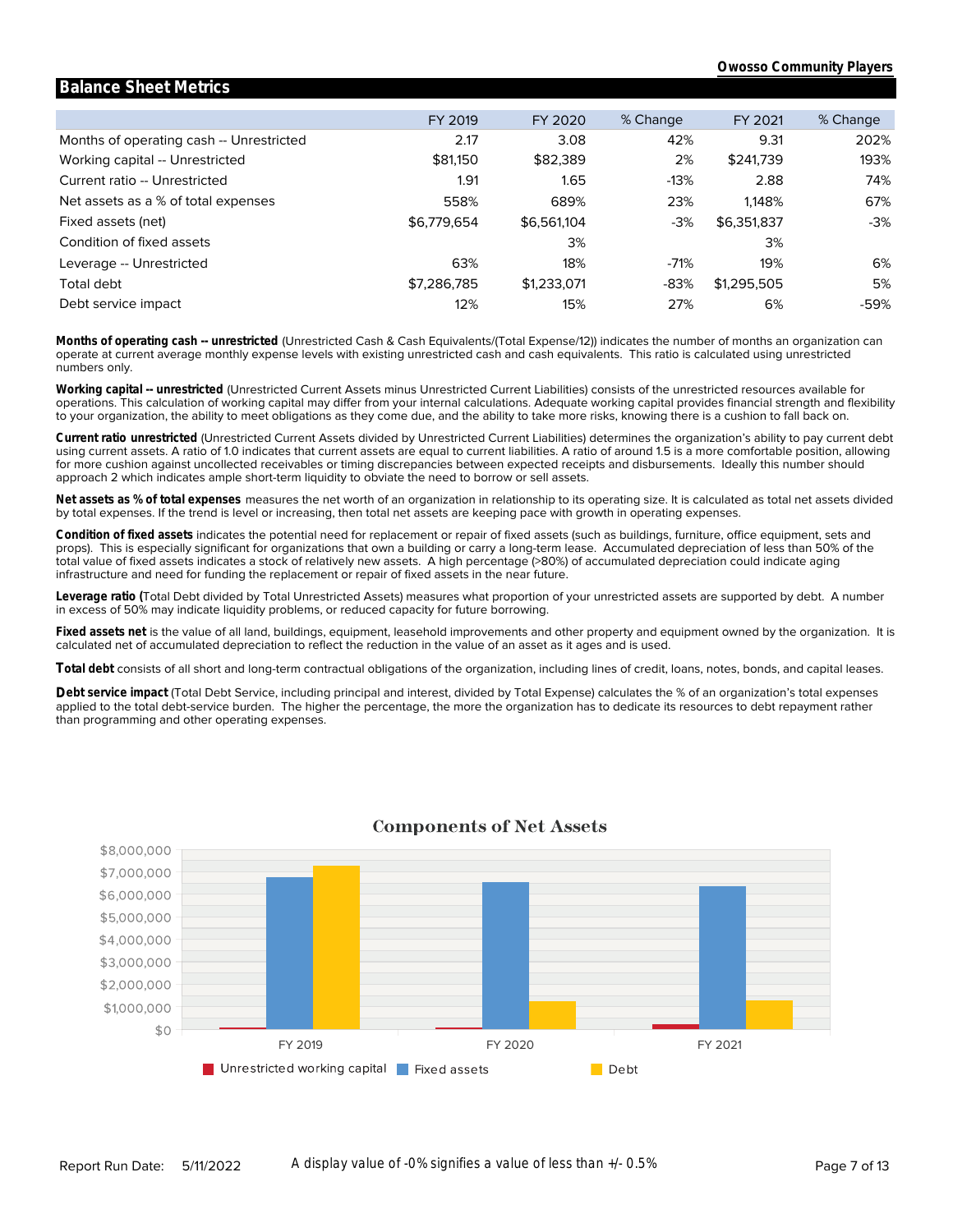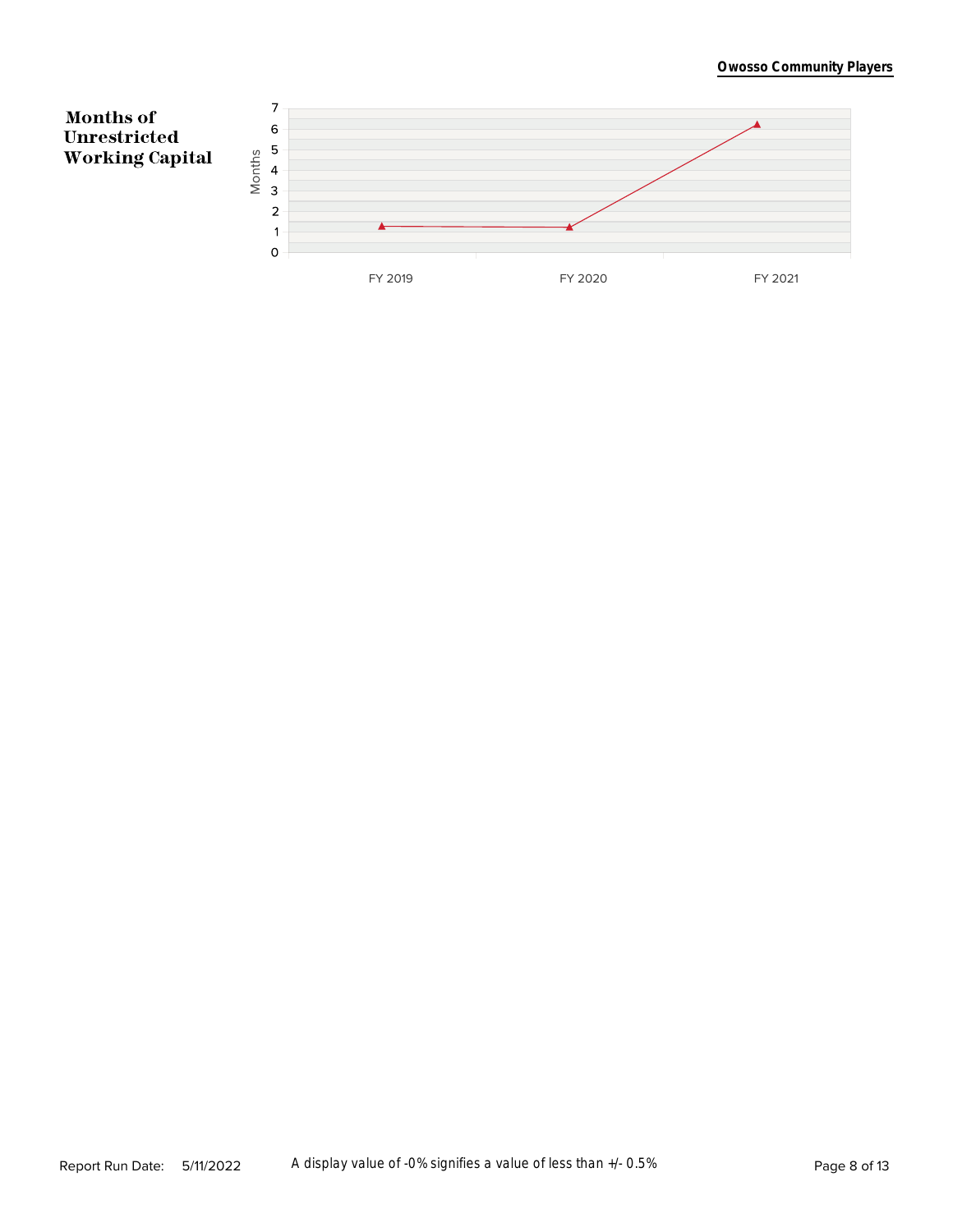| Attendance                                                                                                                                                                             |                     |                     |          |                     |          |
|----------------------------------------------------------------------------------------------------------------------------------------------------------------------------------------|---------------------|---------------------|----------|---------------------|----------|
|                                                                                                                                                                                        | FY 2019             | FY 2020             | % Change | FY 2021             | % Change |
| <b>Total attendance</b>                                                                                                                                                                |                     |                     |          |                     |          |
| Paid                                                                                                                                                                                   | 15,149              | 14,381              | $-5%$    | 261                 | $-98%$   |
|                                                                                                                                                                                        | 414                 | 325                 | $-21%$   | 10                  | $-97%$   |
| Free                                                                                                                                                                                   |                     |                     |          |                     |          |
| Total                                                                                                                                                                                  | 15,563              | 14,706              | $-6%$    | 271                 | $-98%$   |
|                                                                                                                                                                                        |                     |                     |          |                     |          |
| In-person attendance<br>Paid                                                                                                                                                           | 15,149              | 14,381              | $-5%$    | 261                 | $-98%$   |
|                                                                                                                                                                                        | 414                 | 325                 | $-21%$   | 10                  | $-97%$   |
| Free                                                                                                                                                                                   | 15,563              | 14,706              |          |                     |          |
| Total                                                                                                                                                                                  |                     |                     | $-6%$    | 271                 | $-98%$   |
| Digital attendance                                                                                                                                                                     |                     |                     |          |                     |          |
| Paid                                                                                                                                                                                   |                     |                     | n/a      |                     | n/a      |
| Free                                                                                                                                                                                   |                     |                     | n/a      |                     | n/a      |
|                                                                                                                                                                                        |                     |                     | n/a      |                     | n/a      |
| Total                                                                                                                                                                                  |                     |                     |          |                     |          |
| In-person attendees 18 and under                                                                                                                                                       | 2,305               | 2,643               | 15%      | 1                   | $-100%$  |
|                                                                                                                                                                                        |                     |                     |          |                     |          |
| Programs in schools                                                                                                                                                                    | FY 2019             | FY 2020             | % Change | FY 2021             | % Change |
| Children served in schools                                                                                                                                                             |                     |                     | n/a      |                     | n/a      |
| Hours of instruction                                                                                                                                                                   |                     |                     | n/a      |                     | n/a      |
|                                                                                                                                                                                        |                     |                     |          |                     |          |
| Workforce                                                                                                                                                                              |                     |                     |          |                     |          |
| Number of People                                                                                                                                                                       | FY 2019             | FY 2020             | % Change | FY 2021             | % Change |
| Employees: Full-time permanent                                                                                                                                                         |                     |                     | 0%       |                     | 0%       |
|                                                                                                                                                                                        | 2<br>$\overline{2}$ | 2<br>$\overline{2}$ | 0%       | 2<br>$\overline{2}$ | 0%       |
| Employees: Part-time permanent<br>Volunteers                                                                                                                                           | 351                 | 225                 | $-36%$   | 175                 | $-22%$   |
|                                                                                                                                                                                        |                     |                     |          |                     |          |
| Independent contractors                                                                                                                                                                |                     | 1                   | n/a      |                     | $-100%$  |
| Interns and apprentices                                                                                                                                                                |                     |                     | n/a      |                     | n/a      |
| <b>Total positions</b>                                                                                                                                                                 | 355                 | 230                 | $-35%$   | 179                 | $-22%$   |
| Visual & Performing Artists                                                                                                                                                            |                     |                     |          |                     |          |
|                                                                                                                                                                                        |                     |                     |          |                     |          |
|                                                                                                                                                                                        | FY 2019             | FY 2020             | % Change | FY 2021             | % Change |
| Number of visual & performing artists                                                                                                                                                  |                     | 0                   | n/a      | 0                   | n/a      |
| Payments to artists & performers                                                                                                                                                       |                     | \$0                 | n/a      | \$0                 | n/a      |
|                                                                                                                                                                                        |                     |                     |          |                     |          |
| Covid-19 Impact                                                                                                                                                                        |                     |                     |          |                     |          |
|                                                                                                                                                                                        |                     | FY 2019             |          | FY 2020             | FY 2021  |
| Due to COVID-19 crisis restrictions on in-person gatherings and/or<br>stay-at-home orders mandated by government health guidelines, how was<br>staffing affected at your organization: |                     |                     |          |                     |          |
| Number of employees laid off                                                                                                                                                           |                     |                     |          |                     |          |
|                                                                                                                                                                                        |                     |                     |          |                     |          |
| Number of employees furloughed                                                                                                                                                         |                     |                     |          | 1                   |          |
| Of those furloughed or laid off employees, how many (if any) have been<br>brought back?                                                                                                |                     |                     |          | 1                   |          |
|                                                                                                                                                                                        |                     |                     |          |                     |          |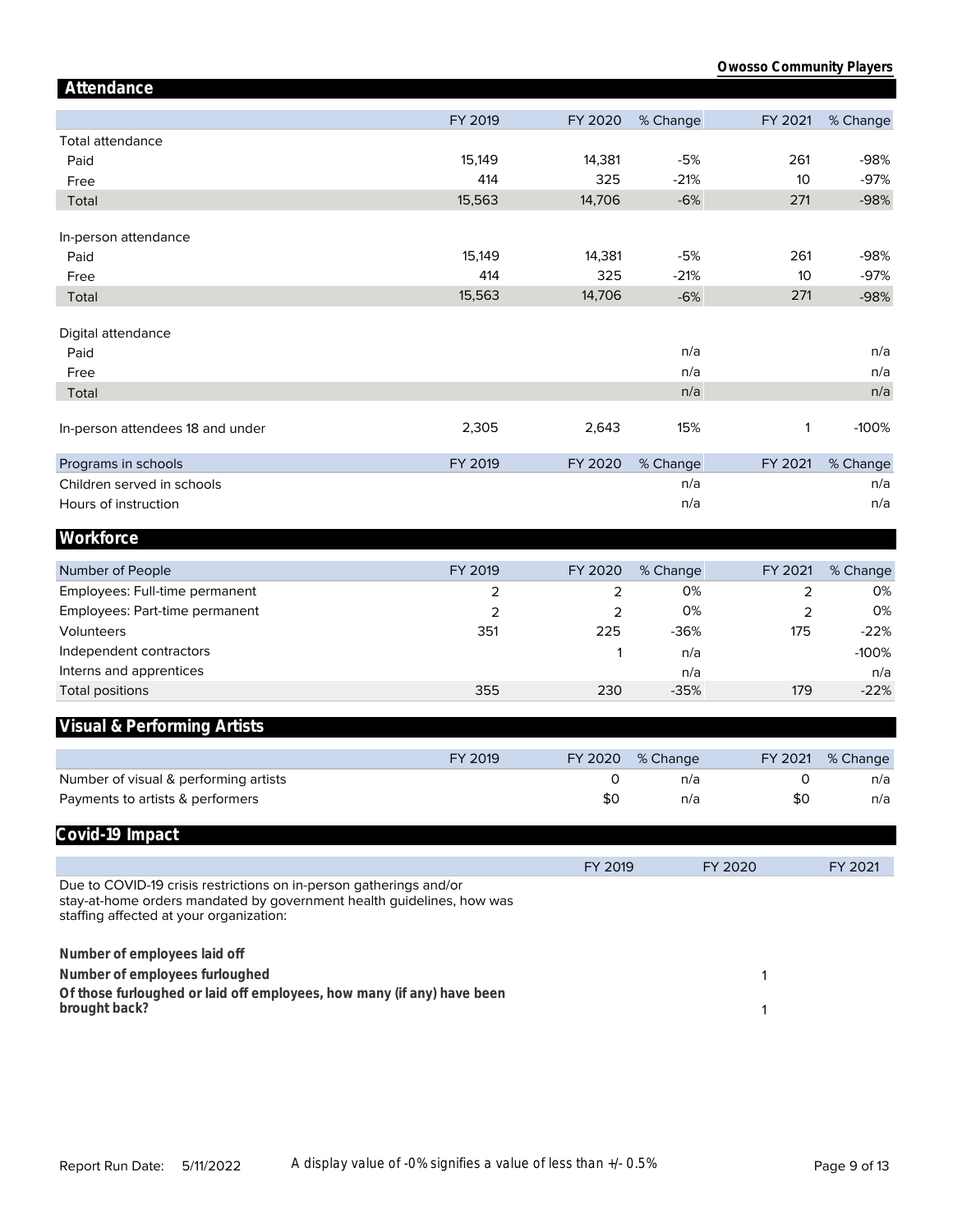### Mission and Constituency

#### Mission statement

Owosso Community Players exists to enrich people's lives by providing quality theatre arts experiences.

#### Mission demographics

This organization's mission is not rooted in an explicitly identified ethnic, cultural or other demographic voice.

| Racial/ethnic group                                                                            |
|------------------------------------------------------------------------------------------------|
| Additional group (please state)                                                                |
| Gender                                                                                         |
| Additional group (please state)                                                                |
| Sexual orientation                                                                             |
| Additional group (please state)                                                                |
| Age group                                                                                      |
| Additional group (please state)                                                                |
| Disability                                                                                     |
| Additional characteristics                                                                     |
| If the fields above are blank, this organization does not serve that demographic specifically. |
| Audience                                                                                       |
| The organization does not seek to primarily serve a specific audience.                         |

| Racial/ethnic group             |
|---------------------------------|
| Additional group (please state) |
| Gender                          |
| Additional group (please state) |
| Sexual orientation              |
| Additional group (please state) |
| Age group                       |
| Additional group (please state) |
| Disability                      |
| Additional characteristics      |
| Additional group (please state) |

*If the fields above are blank, this organization does not serve that demographic specifically.* **Community type served** Rural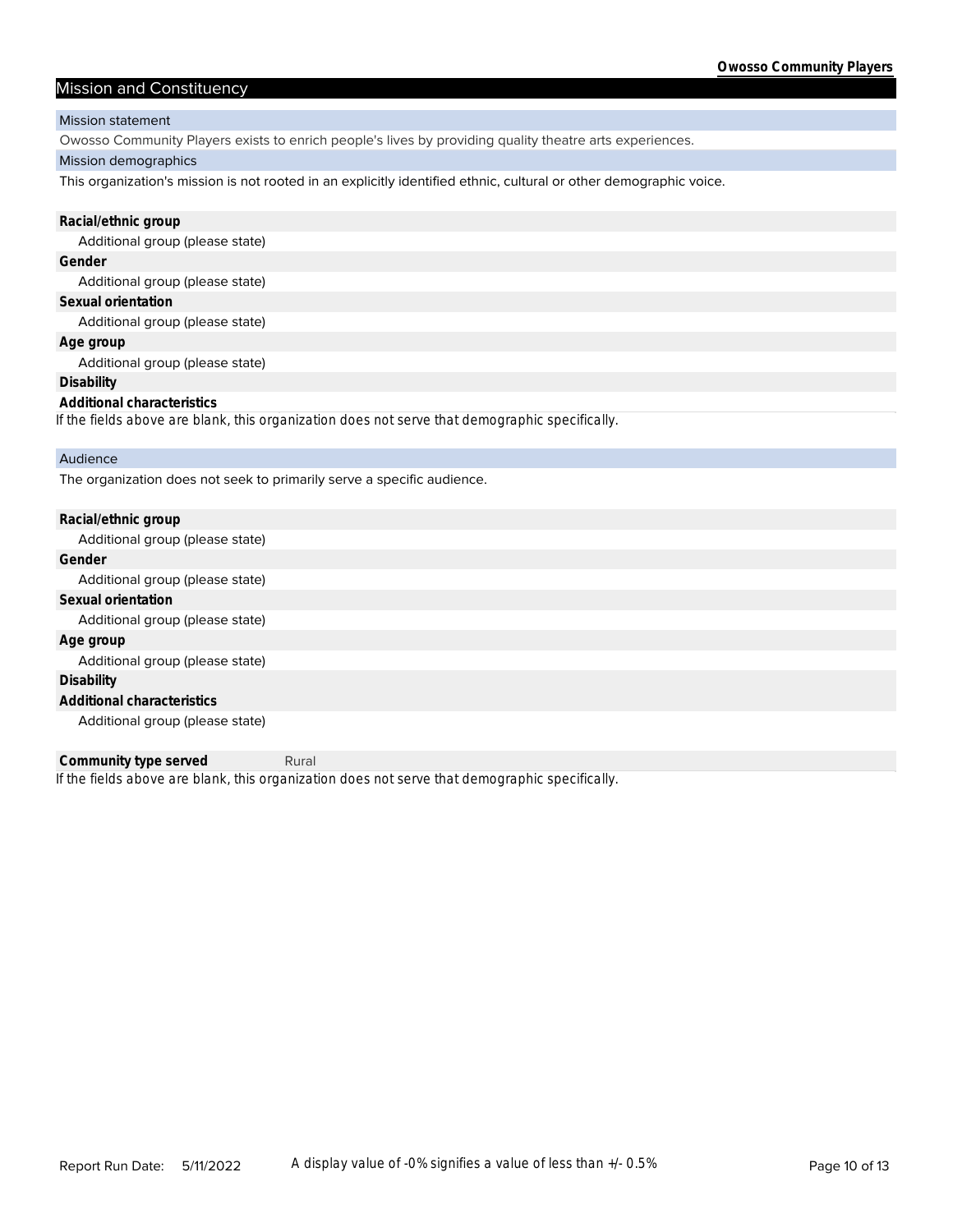# **Program Activity**

| In-person activity                              | FY 2019                      |                       | FY 2020                      |                       | FY 2021                      |                       |
|-------------------------------------------------|------------------------------|-----------------------|------------------------------|-----------------------|------------------------------|-----------------------|
|                                                 | <b>Distinct</b><br>offerings | # of times<br>offered | <b>Distinct</b><br>offerings | # of times<br>offered | <b>Distinct</b><br>offerings | # of times<br>offered |
| Productions (self-produced)                     | 10                           | 43                    | 6                            | 38                    |                              |                       |
| Productions (presented)                         |                              |                       | $\overline{2}$               | 3                     |                              |                       |
| Classes/assemblies/other<br>programs in schools |                              |                       |                              |                       |                              |                       |
| Classes/workshops (outside of<br>schools)       | $\Omega$                     | $\Omega$              | 6                            | 30                    | $\Omega$                     | $\Omega$              |
| Field trips/school visits                       |                              |                       | 2                            | 2                     |                              |                       |
| Guided tours                                    |                              |                       |                              |                       |                              |                       |
| Lectures                                        |                              |                       |                              |                       |                              |                       |
| Permanent exhibitions                           |                              |                       |                              |                       |                              |                       |
| Temporary exhibitions                           |                              |                       |                              |                       |                              |                       |
| Traveling exhibitions (hosted)                  |                              |                       |                              |                       |                              |                       |
| Films screened                                  |                              |                       |                              |                       |                              |                       |
| Festivals/conferences                           | $\Omega$                     |                       | $\Omega$                     |                       | $\Omega$                     |                       |
| Readings/workshops (developing<br>works)        |                              |                       |                              |                       |                              |                       |
| Community programs (not<br>included above)      |                              |                       | 2                            | 4                     |                              |                       |
| Additional programs not listed<br>above         | $\Omega$                     | 0                     | $\Omega$                     | $\Omega$              | $\Omega$                     | 0                     |

*program lines. NOTE: Data entered prior to 2021 combines information about physical and digital programs. It has been included in the physical*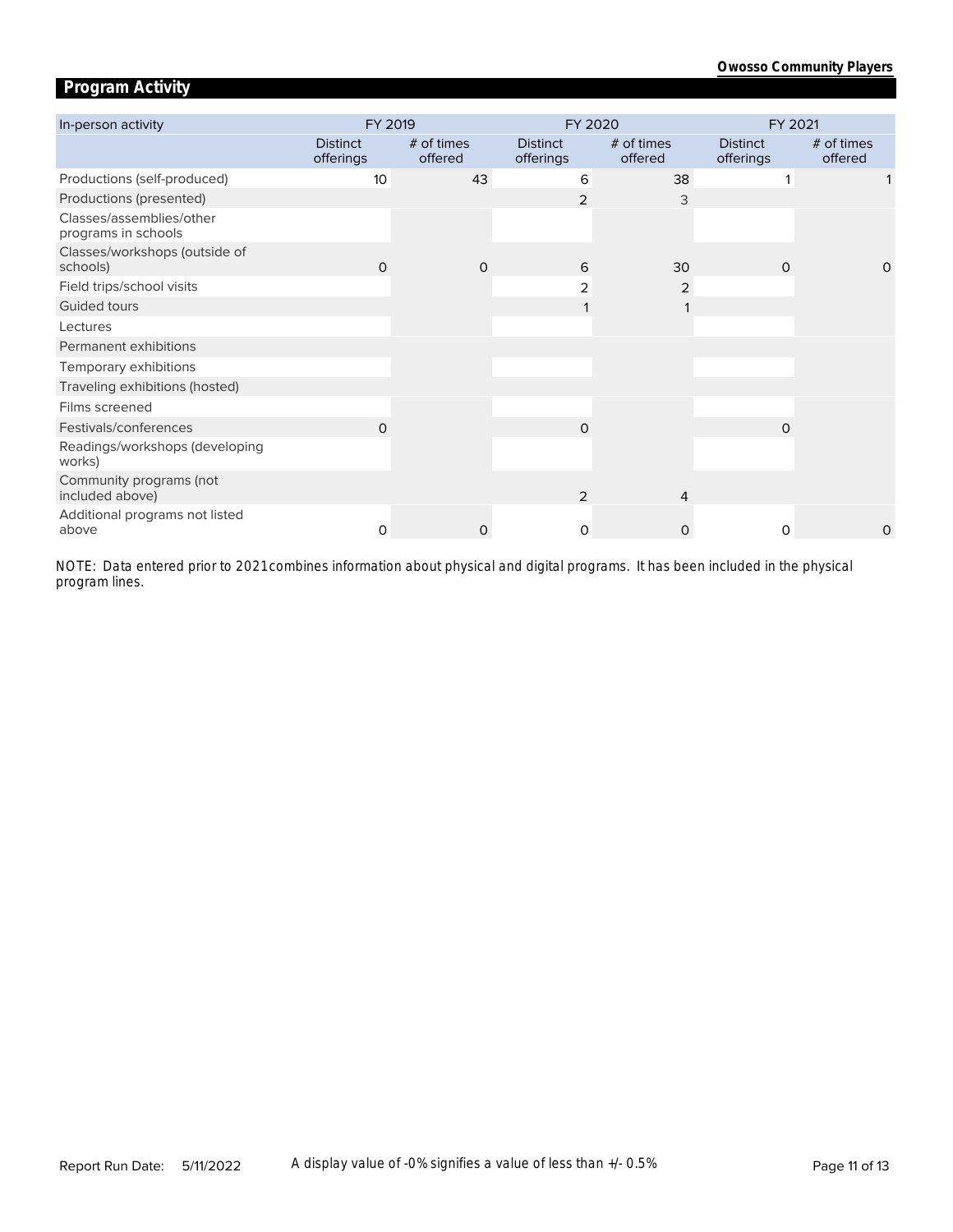# **Program Activity**

| Digital activity                                |                              | FY 2019                         |                 |                              | FY 2020                         |                 |                              | FY 2021                         |                 |
|-------------------------------------------------|------------------------------|---------------------------------|-----------------|------------------------------|---------------------------------|-----------------|------------------------------|---------------------------------|-----------------|
|                                                 | <b>Distinct</b><br>offerings | # times<br>digitally<br>offered | $On-$<br>demand | <b>Distinct</b><br>offerings | # times<br>digitally<br>offered | $On-$<br>demand | <b>Distinct</b><br>offerings | # times<br>digitally<br>offered | $On-$<br>demand |
| Productions (self-produced)                     |                              |                                 |                 |                              |                                 |                 |                              |                                 |                 |
| Productions (presented)                         |                              |                                 |                 |                              |                                 |                 |                              |                                 |                 |
| Classes/assemblies/other<br>programs in schools |                              |                                 |                 |                              |                                 |                 |                              |                                 |                 |
| Classes/workshops (outside of<br>schools)       |                              |                                 |                 |                              |                                 |                 |                              |                                 |                 |
| Field trips/school visits                       |                              |                                 |                 |                              |                                 |                 |                              |                                 |                 |
| Guided tours                                    |                              |                                 |                 |                              |                                 |                 |                              |                                 |                 |
| Lectures                                        |                              |                                 |                 |                              |                                 |                 |                              |                                 |                 |
| Permanent exhibitions                           |                              |                                 |                 |                              |                                 |                 |                              |                                 |                 |
| Temporary exhibitions                           |                              |                                 |                 |                              |                                 |                 |                              |                                 |                 |
| Traveling exhibitions (hosted)                  |                              |                                 |                 |                              |                                 |                 |                              |                                 |                 |
| Films screened                                  |                              |                                 |                 |                              |                                 |                 |                              |                                 |                 |
| <b>Broadcast productions</b>                    |                              |                                 |                 |                              |                                 |                 |                              |                                 |                 |
| Festivals/conferences                           |                              |                                 |                 |                              |                                 |                 |                              |                                 |                 |
| Readings/workshops (developing<br>works)        |                              |                                 |                 |                              |                                 |                 |                              |                                 |                 |
| Community programs (not<br>included above)      |                              |                                 |                 |                              |                                 |                 |                              |                                 |                 |
| Additional programs not listed<br>above         |                              |                                 |                 |                              |                                 |                 |                              |                                 |                 |

*program lines. NOTE: Data entered prior to 2021 combines information about physical and digital programs. It has been included in the physical* 

| Digital activity financials | FY 2019   |                                                | FY 2020   |                                                | FY 2021   |                                                |  |
|-----------------------------|-----------|------------------------------------------------|-----------|------------------------------------------------|-----------|------------------------------------------------|--|
|                             | Total     | Associated with<br>digital program<br>delivery | Total     | Associated with<br>digital program<br>delivery | Total     | Associated with<br>digital program<br>delivery |  |
| Earned revenue              | \$510,505 |                                                | \$436,004 | \$0                                            | \$75,917  | \$0                                            |  |
| Contributed revenue         | \$189,254 |                                                | \$198,423 | \$0                                            | \$234,277 | \$0                                            |  |
| Operating expense           | \$761,589 |                                                | \$802,037 | \$0                                            | \$465,912 | \$0                                            |  |